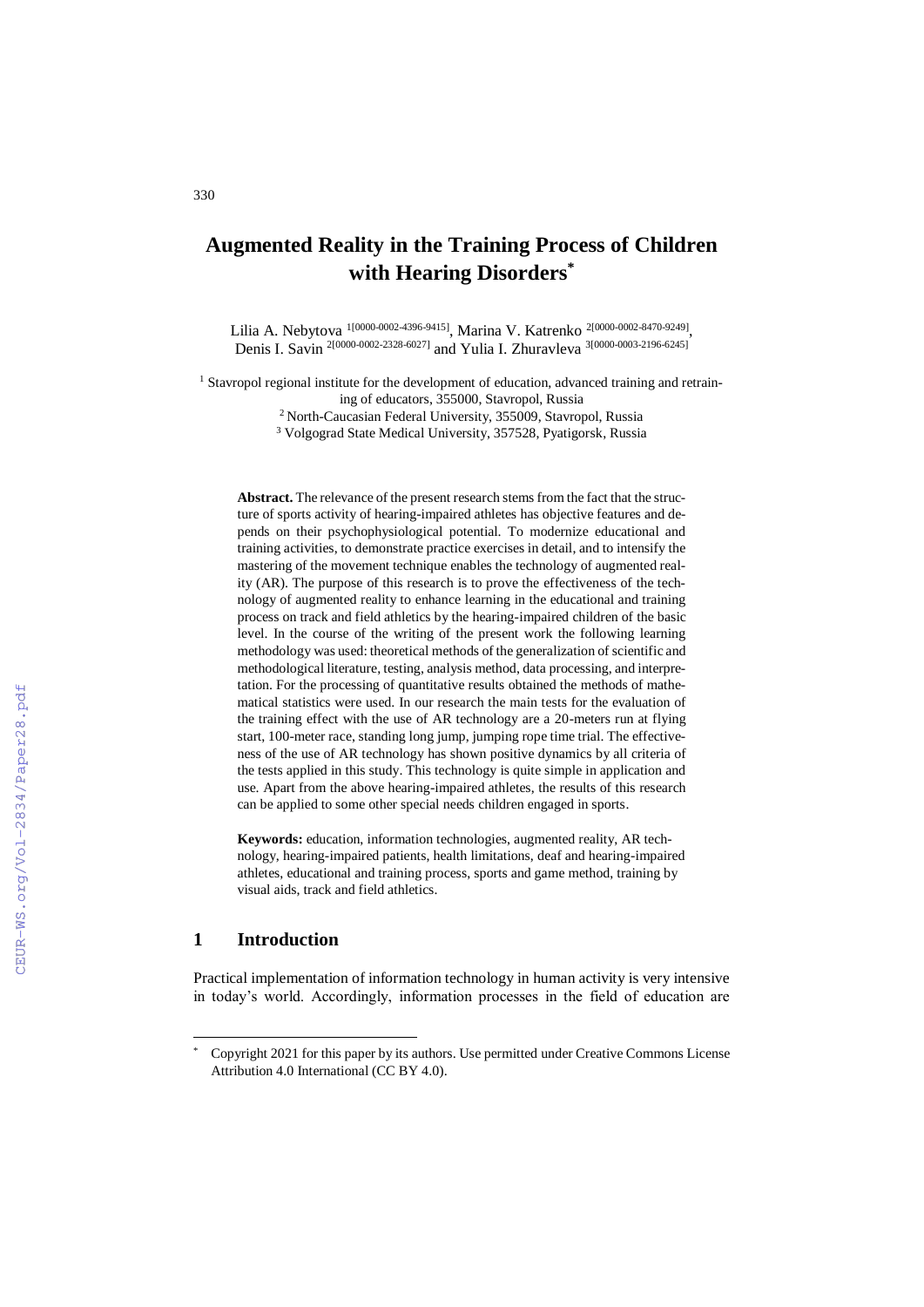tightly connected with the overall computerization of society. It is necessary to emphasize that individual empowerment and realization of human potential is one of the most essential requirements of modern society, especially it concerns disabled people. As evidenced in practice, social integration is more challenging for persons with disabilities due to their physical and mental specifics. It's not uncommon for they have to adapt to social milieu, looking for a place of their own in social life [11]. According to the WHO data, presented in the summary of the World Report on Disability  $(2011)$ , 10 – 12% of the global population belong to the category of persons with health limitations.

The United Nations specialized agency for Educational, Scientific, and Cultural Organization (UNESCO) has initiated the "Education for All" program in the frame of the world movement. It's purposed to ensure inclusive and quality education for all. Along with inclusive education, UNESCO considers the further extension of social integration; the engagement of adaptive physical education and Paralympic sport to meet the needs of children, youth, and adults [1]. Today in Russia alone there live 1.7 million children related to the category of health limitations, building the higher risk group of various pathologies and complex developmental delays. A large part of these children is deaf and hearing-impaired [2].

Development of the children with hearing disorders cannot be wholesome without physical education and sports. Owing to the introduction of physical activity into various spheres of deaf children, it is possible to correct the hearing disorders, so to improve their physical condition [5].

The potentialities of diverse activities (pedagogic, educational, recreational, sporting, etc.) devoted to such category of children are determined by the extent of disease. Modern researchers in the field of sign language teachers (V.P. Lebedev, D.I. Tarasov, A.N. Nasedkin, et al.) subdivide the reasons for hearing disorders into three groups. The first two groups combine the hereditary and congenital factors leading to deafness or relative deafness. The third group includes hearing-impaired patients with the acquired hearing disorder [9]. This implies that deafness is a biological factor, not a social one. L.S. Vygotsky wrote, – "The fact is that the educator has to deal not so much with these biological factors, but with their social consequences" [3].

Besides, the hearing disorder can cause the associated diseases to have their specifics. To this category belong the persons whose scope of external information is limited, when there is no internal speech and verbal mediation, which causes inhibition in development and a certain decrease in perception, thinking, memory, imagination and the whole cognitive activity at large. This is because the speech is not involved in the solution of evident tasks.

However, there is an area in which children with hearing disorders do not feel restrained when compared to normal people - it is physical education and sport, whose system-oriented character is increasingly important in this context. Sport makes it possible to level the communication between the deaf and the hearing-impaired and the normal people, for both as athletes compete under the same rules.

Functionally, sports activities with the hearing-impaired in terms of their tasks can be divided into two directions: general and specific (correctional). The priorities of the first direction are training basic movement skills and transfer of knowledge connected with sports training. The former direction is focused on the correction of physiological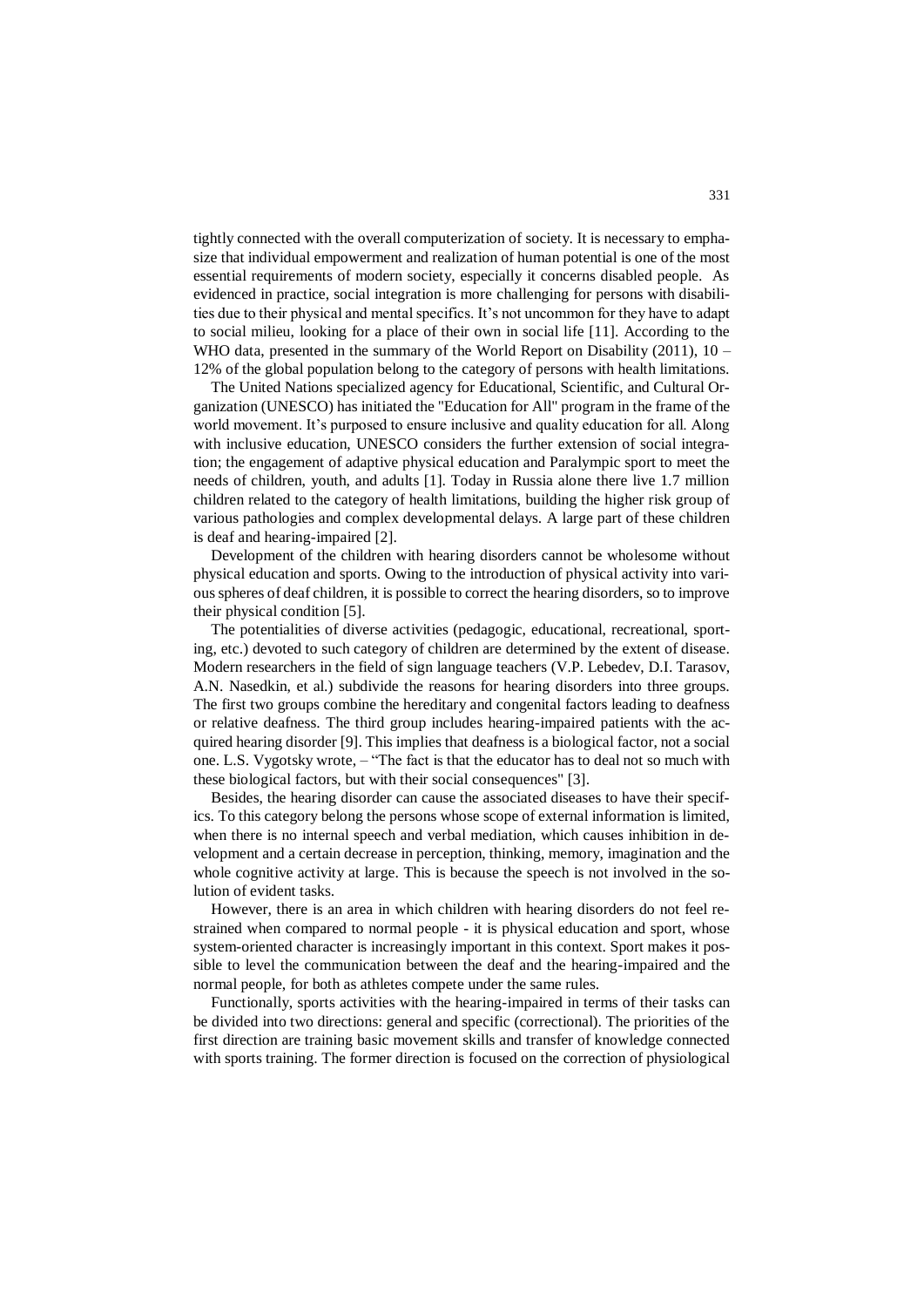disturbances and the compensation of body systems, thus defining a selection of pedagogical technologies [4].

To maintain the sports activity of deaf and hearing-impaired children and teenagers we have used information technologies as a management tool for their cognitive activity. In the frame of modern means of communications, information technologies significantly expand the educational opportunities of an individual on basis of free access to information. Being a social, moral, and economic imperative worldwide, information technologies are also an important instrument of social integration of hearing-impaired people [6].

The significance of using information technologies in sport consists in a wide range of possibilities:

- increase the interest in a training process;
- expand communication possibilities;
- form a psychologically acceptable and comfortable work style of a trainer-teacher, allowing to mobilize creative and athletic abilities, activate an intellectual potential of deaf and hearing-impaired athletes;
- improve the trainer teachers strategy in selecting the contents of educational and training programs, as well as means and methods of teaching and training according to the tasks, thus making deaf and hearing-impaired athletes develop independent learning skills, using means of communication with simulated model objects;
- simplify individualization of the training process;
- develop the confidence of hearing-impaired athletes in overcoming information barriers.

Subsequently, the use of information technologies in the educational and training process due to the visual presentation and the involvement of visual memory enables to enhance mastering the movement technique and to hold training at a whole new level, facilitates communication, help achieve autonomy in training and to set individual tasks with the respect to opportunities and abilities of each athlete. It says of the efficient use of information technologies available in sport and emphasizes their advantages, first of all as an aid to maximize the effect of visual presentation.

A significant breakthrough concerning new possibilities as to deliver educational and training material, so to master the movement technique has been made with the introduction of the technology of augmented reality (AR) [14]. On basis of existing scientific analysis on didactic aspects of modern information technologies, means, and considerations on physical and psychomotor development of children, it is the AR technology that allows to considerably expand educational and training process. In this respect, the American philosopher and teacher, John Dewey's words "If we teach today as we taught yesterday, we rob our children of tomorrow", said at the beginning of the XX century, seem even more appropriate today. Therefore, what concerns the educational and training process with deaf and hearing-impaired children the use of new and effective tools enabling better presentation and a more clear demonstration of the sports moving techniques, is a priority to be focused on soon.

332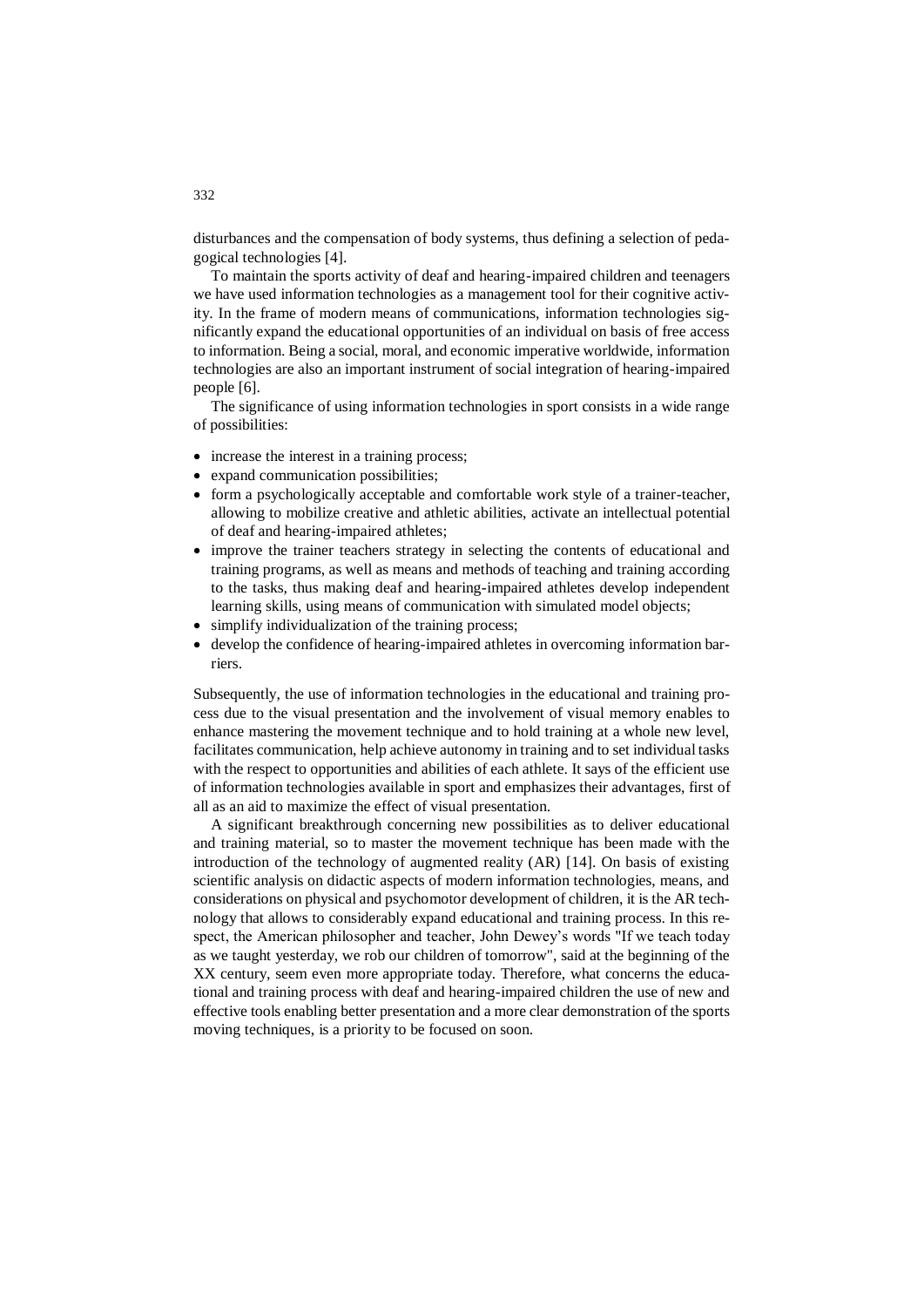## **2 Goal Setting**

The educational process for the hearing-impaired should be built up concerning certain specific characteristics of the nervous system, namely fragmentariness and slowness of acoustical perception, distortion, and incompletion of verbal representations connected with sensory-sound derivation [10]. In the working process with this category of children, the information on the further movement or action should be transmitted mainly by the means of visualization. Among these are posters, photo, and video displays, etc. For this reason, in training with deaf and hearing-impaired athletes, the applications of visual methods of training and exercising are mainly used, thus facilitating communication, building rapport between trainer and athlete, as well as taking an individual approach to the correction of the faults [15].

Accordingly, the purpose of our research is to prove the use of AR technology to enhance moving technique in educational and training process on track and field for the hearing-impaired children of the basic level [13].

It is because the use of AR technology allows animating images, including digital sound recording and video. In the working process with hearing-impaired athletes, this technology has clear advantages: visualization, involvement, functionality, and other features increasing motivation and interest in sports activities, stimulating ability to master the moving technique, and bridging communication.

On basis of the above, the use of AR technology in the educational and training process for track and field athletics with hearing-impaired children contains a great potential, which might and must be realized in sports practice. This technology is simple in application and it can be used for multi-age audiences. Its appliance enables to meet a wide range of educational and cognitive needs. Moreover, the use of AR technology makes it possible to deliver learning material in a more interesting and accessible form.

## **3 Development of Method**

The AR technology  $(AR - "augmented reality")$  is based on the result of the introduction of sensory data into the field of perception, purposing to augment data about the environment and to improve the perception of information [7]. The augmented reality allows imposing images, text, video, and audio components on the existing image or space using computer technologies. Generated this way the augmented information can be read from the marker by various digital devices, such as smartphones, tablets, ARglasses, and helmets, etc. As a marker any graphic visual object on which can be added multi-format virtual objects by special software tools [8].

The scientific novelty of this work is that at present the technology of augmented reality has not been a topic yet with the education institutions in Russia. It has been practically out of the scope of adaptive physical culture either. This work represents the first case of using AR in sports training with deaf and hearing-impaired children.

The practical importance of this work is that hereby offered methodic can be introduced in educational and training process for more effective work not only for children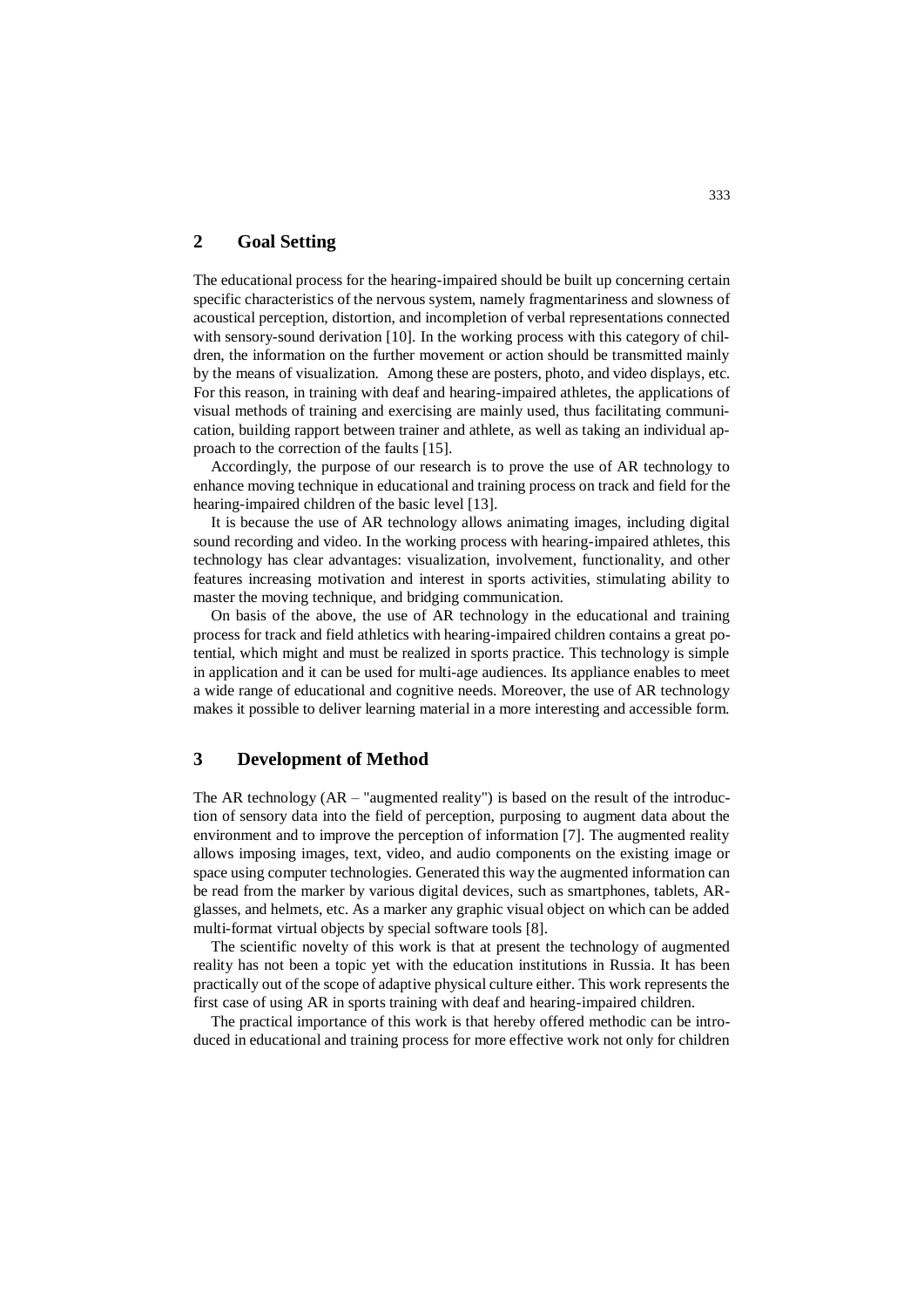with a hearing disorder but also for those physically challenged having other restrictions in health.

The methodic for the use of AR technology offered by has been used in work with hearing-impaired children in the educational and training process on track and field athletics (the group of basic level, age of 7 - 10 years).

The use of the offered technology is reflected in the following principles: individuality, availability, effectiveness. It is presented in forms and methods of training (group and individual training, individual work, participation in competitions); in methods of control and management of the educational and training process (in-training control, testing, and analysis of activity results); in tutorials (use of technical means; smartphones, tablets). Our choice of the training resource is based on the advantages of online access providing AR technology to combine speed and convenience in obtaining the information.

The decisions taken in the course of the movement training should be consecutive and directed to hold the attention of the athletes. At the same time, it is instrumental to set the tasks feasible for the students. The student should realize and clearly understand the training goal.

As a way of the organization of educational and training process, we offer sports and game method, providing a wide use (especially in the first two years of training) of the specialized game complexes and training tasks, which along with comprehensive physical training, allows bringing the athletes to the understanding of the essence of track and field athletics as a sport. The elementary preparation is based on gradual stepping up the training requirements, simultaneously targeting health promotion, development of physical qualities required in the chosen sport. It is also devoted to getting the students acquainted with the technical range of track and field athletics and develop a steady interest in the perspectives of sports activity.

### **4 Results**

At present, the introduction of information technologies in all spheres of human activity shows that common methods of sports training are getting less effective. Augmented reality makes it possible to get sports activity modernized. AR technology enables the involvement of athletes in the educational and training process, to visually illustrate exercises of various characters. At the initial stage of studying and training on track and field athletics of children with the hearing disorder the following methods were used; integral and split skill activity, single motion, and lead-up skills. The basic and the most effective way to reinforce the learning material when working with hearing-impaired children is the sports and game training method.

In our research, the use of AR technology has acted as a didactic tool to create a suitable training environment for children with a hearing disorder, from the State Correctional Boarding School No.36 ("Spetsialnaya (Korrektsionnaya) Obshcheobrazovatelnaya boarding school), Stavropol. According to the results, the technology of augmented reality effectively influences the above-mentioned children's training movement technique, as AR can demonstrate it at any level of information. Hearing-

#### 334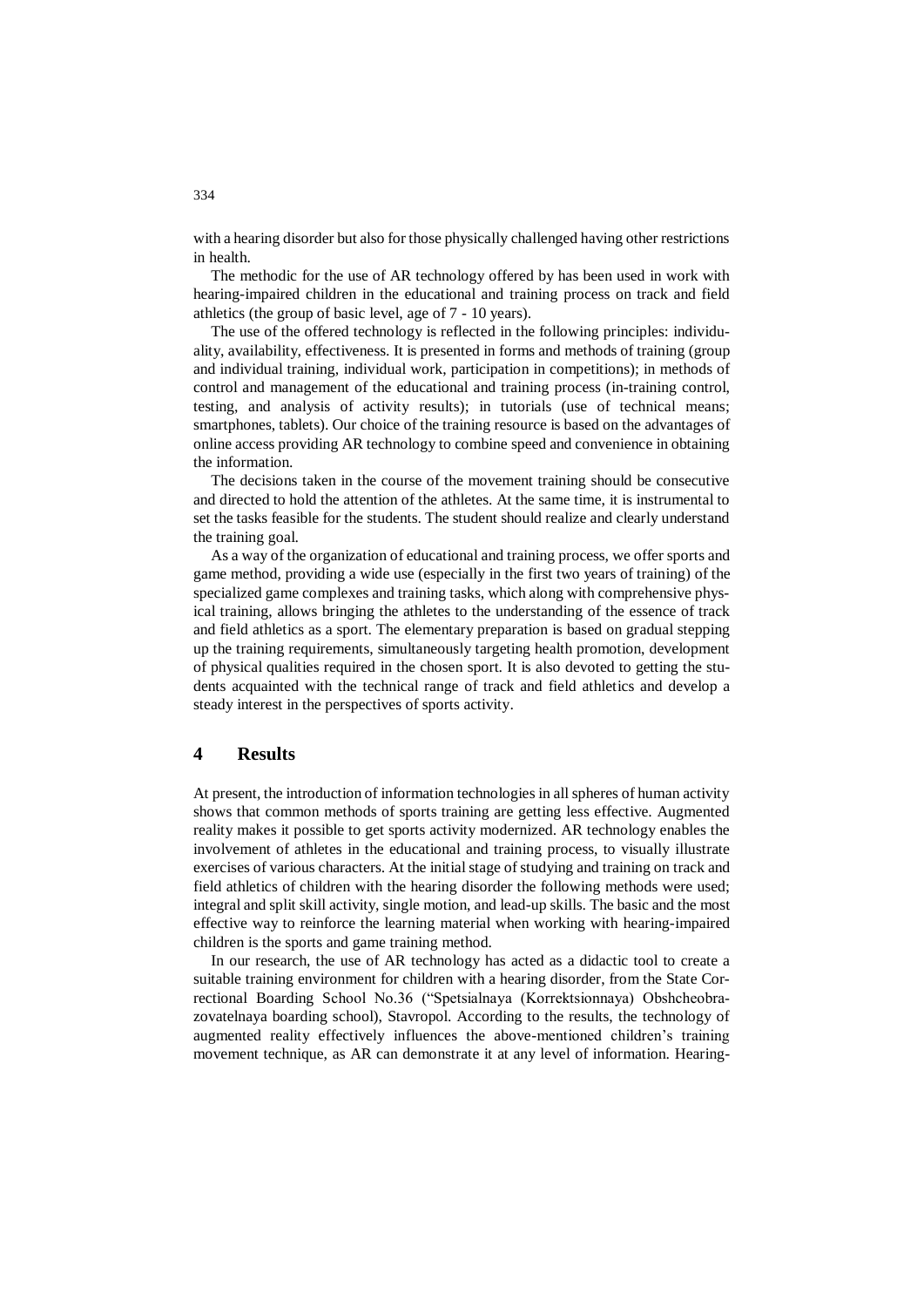impaired athletes with hearing disorders can see with an equal degree of reliability the reference elements of different exercises in all details. They can compare the technique, identify their errors, and insight into all facets, which in actual practice would hardly be possible to realize.

The educational and training process based on AR technology has its material advantages: there is no need to acquire stands, posters, blackboards, and other visual aids. The two-dimensional marker is placed in front of the camera from which all the information is read out and analyzed, that's all you need to get the effect of augmented reality. However, although AR technology is on the list of the most promising technological trends, it is yet to come and present its use in a sports activity is practically uncommon (table 1).

**Table 1.** Physical Fitness Index for deaf and hearing-impaired children. The initial and final test measurements

| No | Performance               | Baseline $M \pm m$ | Endpoints $M \pm m$ $M1 - M2$ P |       |                |
|----|---------------------------|--------------------|---------------------------------|-------|----------------|
|    | Run $100 \text{ m}$ , (s) | $16,74\pm0.06$     | $16,28 \pm 0,06$                | 0.46  | ${}_{< 0.001}$ |
|    | Run 20 m, (s)             | $2,96\pm0.04$      | $2,66 \pm 0.04$                 | 0.3   | ${}_{< 0.001}$ |
|    | Standing long jump (m)    | $1,65 \pm 0.01$    | $1,84 \pm 0,01$                 | 0.19  | ${}_{< 0.001}$ |
| 4  | Jump Rope $30(s)$         | $32,63\pm0.36$     | $48,75 \pm 1,21$                | 16.12 | ${}_{< 0.001}$ |

## **5 Discussion**

By reference to the available psychological and pedagogical characteristics of hearingimpaired patients, it follows that disorder of the auditory analyzer leads to the impairment of locomotory memory, thus affecting coordination of movements. The physical development of deaf people yields to normal people. In this relation, in modern society all persons with limited opportunities, notwithstanding their physical, mental, intellectual, cultural and ethnic, language, and other specifics, experience enormous difficulties in their sports activity.

The driving force enabling to optimize educational and training process is the use of information technologies. Provided the correct methodological approach is taken, the implementation of AR technology into a given sports activity will be expedient, opening wide opportunities and initiating new pedagogical approaches to sports training. This transformation is directed at the conditioning of sports accessibility to physically challenged children. The evaluation of the current situation concerning the implementation of augmented reality into the Russian sports training for disabled children indicates that currently there are no elaborations in this direction. We emphasize that the advantages of this technology have a correctional and a compensatory focus.

The revealed contradiction facilitated research purposing to prove the efficiency of information technologies in the sports training of deaf and hearing-impaired children. Children with the hearing disorder from the State Correctional Boarding School No.36 of Stavropol, participated in the research. At the preliminary stage of preparation, the groups were formed from children of 7 - 10 years old. The division of the educational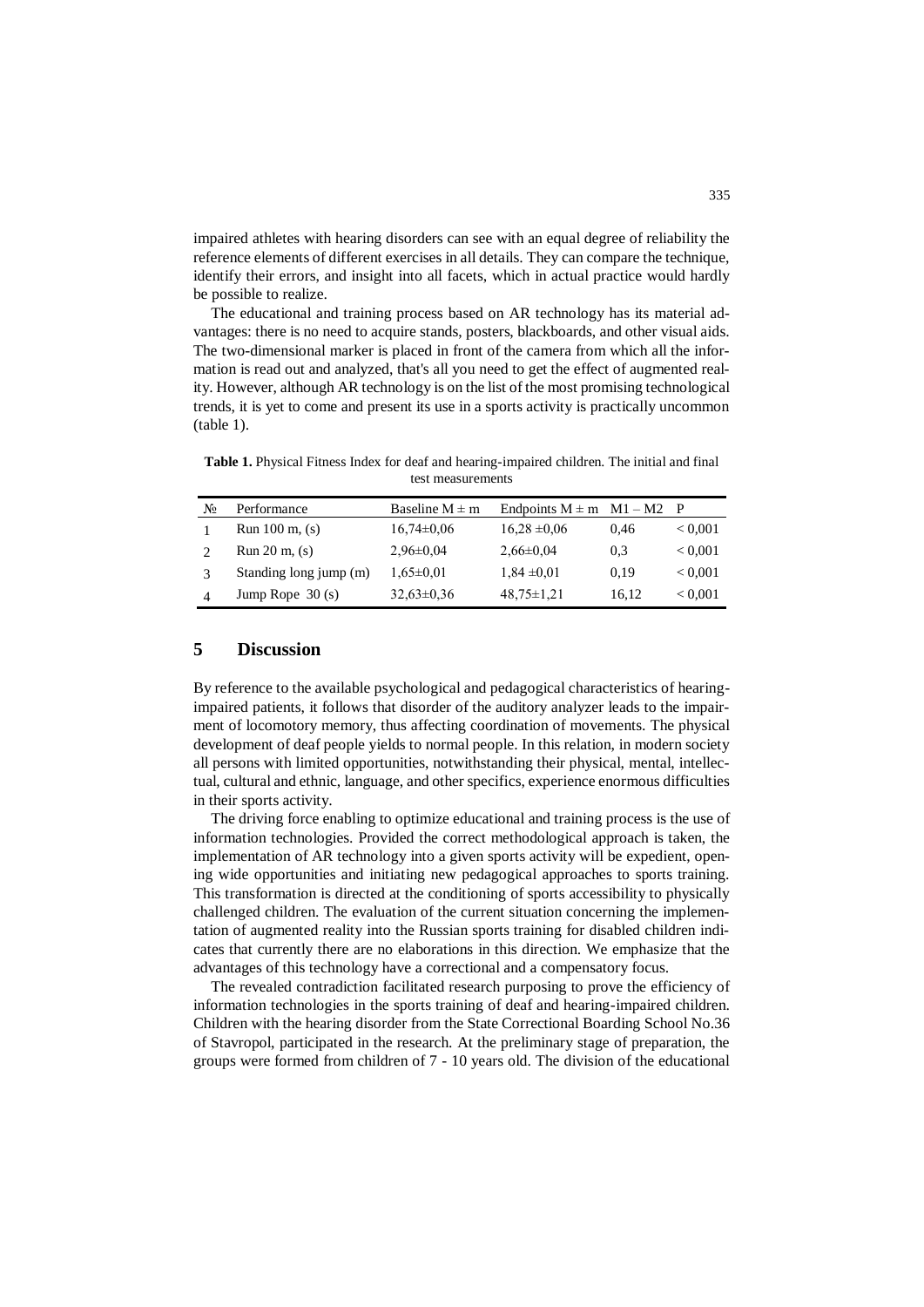process into periods is conventional, the emphasis is on the all-around physical and functional training, placing a great deal of focus on general physical conditioning and the development of technique and skills.

Sports activities with this category have specific features. In this connection, the thematic development of each training will be goal-oriented and aimed at either the separate or multi-purposed tasks. The main direction of work is in the training of basic movement skills and transfer of knowledge on the sports training. The key method applied in the working process with children, both with or without health limitations, is sports and games. In the process of the game, motor activity is organized based on a figurative or conditional plot, the character and the ways of the actions are subject to the logic of the game and their choice is up to a changing situation. Training activities comprise relays, outdoor games, repeated tasks, subject game compositions, circuit training, etc. Speech insufficiency of the deaf and hearing-impaired children engaged in track and field athletics influences the perception of the information connected with the description and learning off-track and field exercises. Augmented reality facilitates make young athletes dip into the playing environment to allow them to obtain the necessary information and further to show performance results of the movements they have learned. It is relevant since at the end of the circannual training period the athletes will reach qualifying standards for general physical preparedness.

The use of AR technology promotes mastering sports techniques, stimulation of educational and training process, correction of motor skills disorder, interpretation of motor and speech information, enrichment by target language and phraseology, activation of intellectual activity. It also stimulates the development of spatial thinking and improves the quality of the received information and its assimilation. Concerning sports activity for deaf and hearing-impaired children, the augmented reality makes training more attractive and enjoyable. Using this technology, either trainer or athlete has an opportunity to select an AR-application on a specific subject of the program. AR applications are useful as at an initial approach to the new material, so in further acquiring of it. Athletes either independently or with the trainer control AR-objects: moving, turning, changing scale, studying in a multi-dimensional way, that is interact with different interactive elements. Owing to this they can perceive the reference elements of different exercises observed at a reliable angle, thus enabling them to identify their errors and to correct the execution of the exercises, which in real conditions seems hardly possible to do. Synchronization of visual and auditory information that is happening, in reality, creates full immersion into the information environment and activates the perception, thus making the static content of the application pages animated.

Consequently, AR technology is an actual viable alternative in sports training as compared to the conventional approach to work with deaf and hearing-impaired children. Again, the evident positive aspects are visual presentation, information exhaustiveness, and interactivity. Nowadays, electronic means of information technology are widely used in education and training. However, so far, the technology of augmented reality has not seen its implementation yet, as it is desired. Especially it concerns sports training.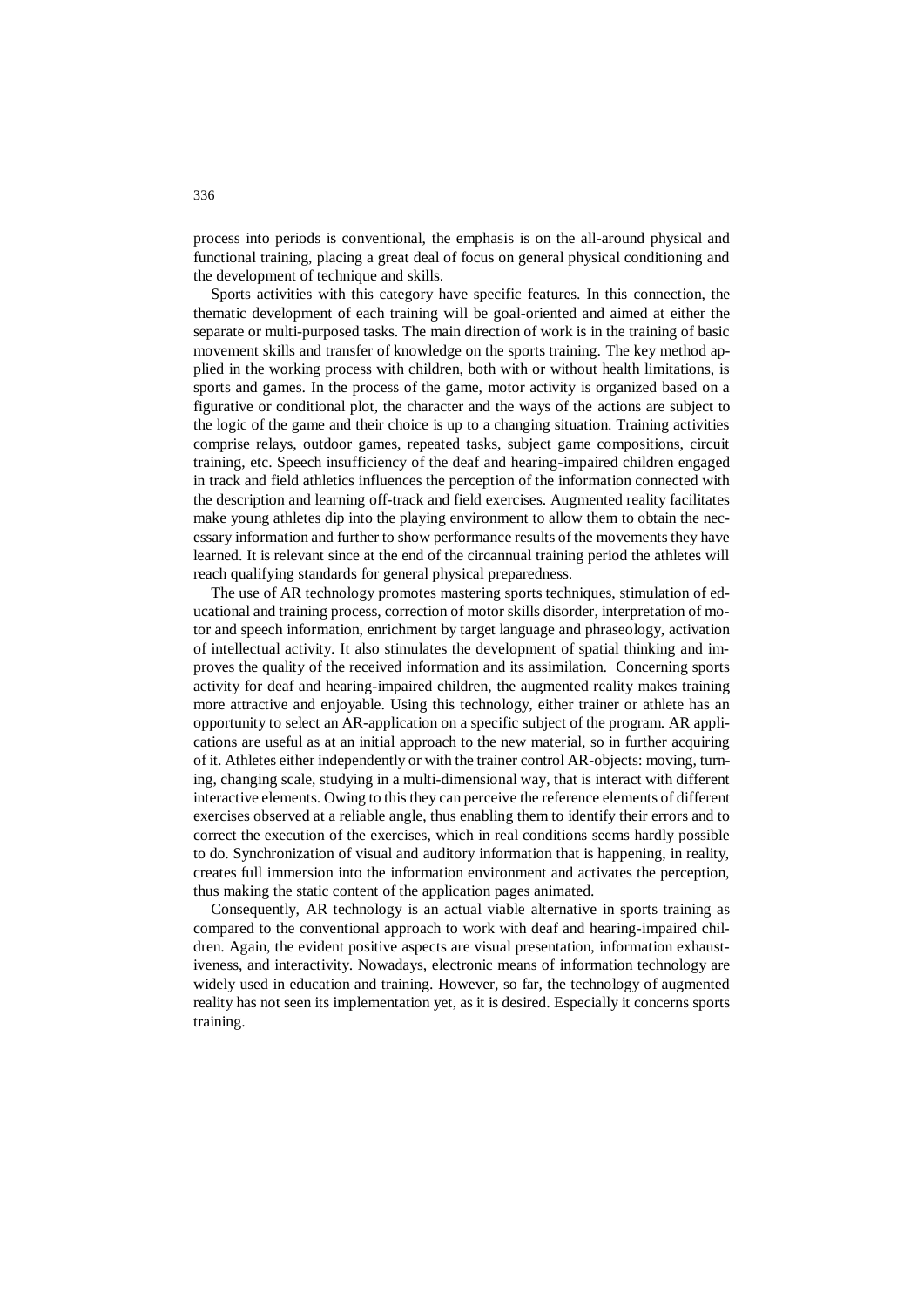The analysis of existing educational, pedagogical, and scientific literature on this subject, allowed us to conclude that this technology is being a seldom tool in the educational and training process. It is confirmed by Katkhanova I. F. and Bestybayeva K. I., stating that at the moment there is no possibility to apply AR technology in education, for no unified approach to its use has been developed yet in the educational environment [10].

Drawing on the results of sports activity of the hearing-impaired athletes it can be concluded that the technology of augmented reality renders the training a consistent, well-targeted, and motivated character. Its use is most effective for the identification and subsequent correction of errors, in the aspect of motivation, stimulation, and involvement into the training, when there are some difficulties with a concentration of attention and focusing and keen interest is urged. The more evident it is regarding deaf and hearing-impaired athletes, when AR-applications seem a really valuable tool to optimize the organizing of educational and training process, rendering a positive influence both on the athletes (providing better acquisition of the information) and the teachertrainer (helping optimize the training process).

For the realization of the full-scale implementation of information technologies in Paralympic sport, it is necessary to create and put into practice innovative training methods and adapt the existing approaches according to new opening possibilities to integrate the most advanced technologies into sports.

Despite the recognition of the huge potential of information technologies for education and training in respect of the people with special needs, i.e. limitations of health, their appliance does not always meet the expectations. The reason for such insufficient efficiency might be connected with the uncoordinated functioning of the educational platform with software and hardware aids, incompatibility with the assistive technology to access the Internet. Moreover, there is a certain risk that the first unsuccessful attempt with the assistive technology either by students or by trainers, can result in a negative reaction towards them further on.

However, the systemic use of the technology of augmented reality together with other information technologies required to work out an individual training rule for movement technique in track and field athletics purposed for deaf and hearing-impaired children becomes the desired element of sports activity.

#### **6 Conclusion**

Information technologies are the most suitable tool which can help people with special needs in their sports activities. The use of information technologies in the sphere of sports activity increases independence, integration, and equal opportunities for all people with health limitations, and those with hearing disorders in particular.

In our opinion, information technologies in sports offer higher didactic efficiency as compared to conventional methods and means of training, especially at the early stages of preparation. At the same time a keen interest of young athletes, aroused at the start by the technical component of the electronic means used, further grows into a higher interest towards the content of theoretical and methodical aspects of the chosen sport.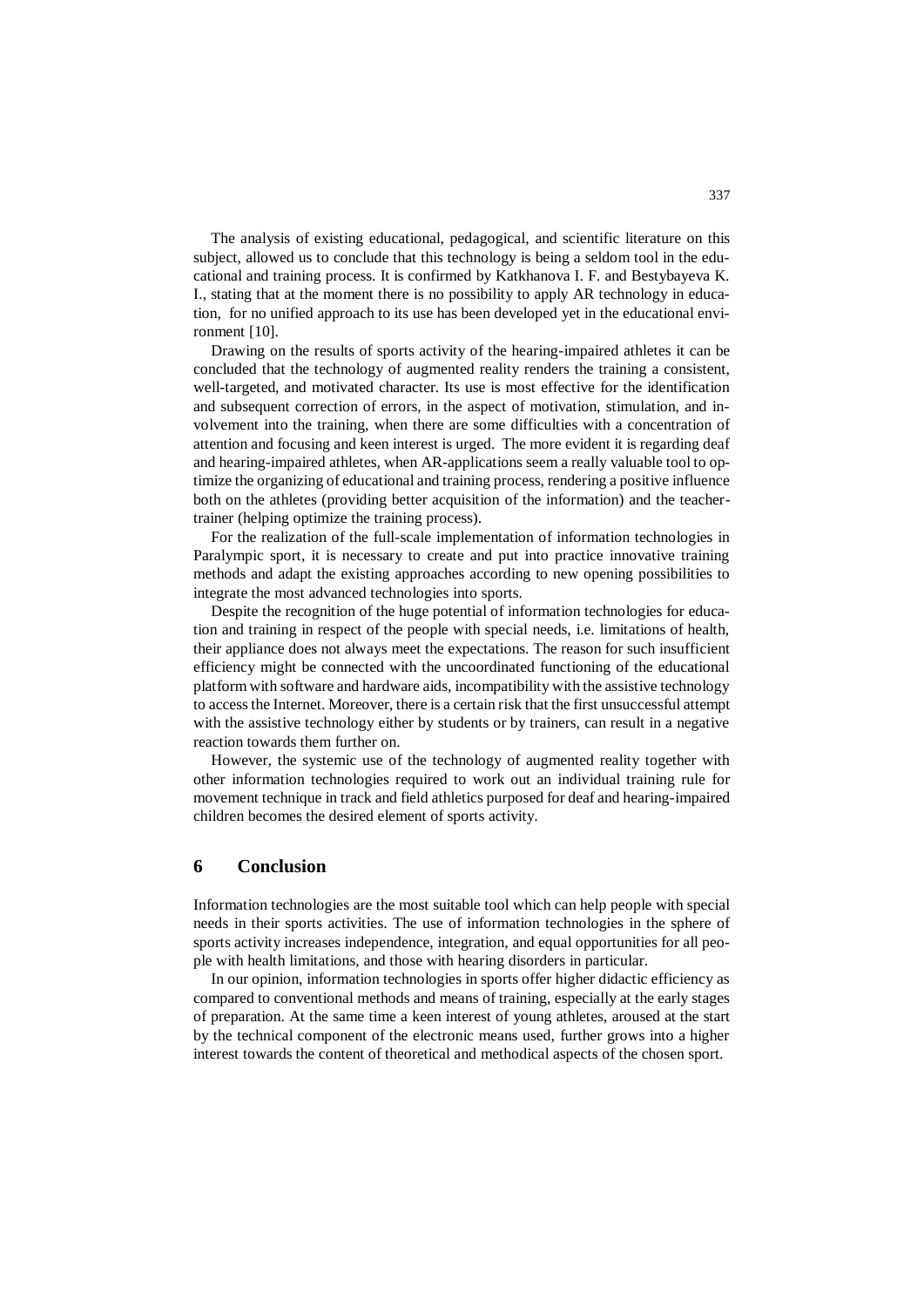The success in the training of deaf and hearing-impaired children with the use of information technologies applied in sports training depends on the choice of technology. Guided by the purpose designated in this research, to solve the tasks, we have made our choice in favor of the technology of augmented reality.

The reason is that the technology of augmented reality that we used in the educational and training process, for the time being, has no solid scientific and methodical base. It is practically simple and available to any trainer-teacher possessing computer skills at the non-programming level. Besides, it allows creating high-quality electronic tools for the didactic support of training in track and field athletics.

The developed training complexes for preliminary exercises in track and field athletics with the use of AR technology have been successfully tested in the conditions of the actual training of the children with the hearing disorder from the State Correctional Boarding School № 36 of Stavropol.

The developed training complexes can be recommended to be introduced into the educational and training process organized in groups of children with hearing disorders and other limitations of health.

#### **References**

- 1. The Analytical Note [The Analytical Note]. IT for inclusive education [IT for inclusive education], 2010, pp. 1. Available at: URL: [https://iite.unesco.org/pics/publications/ru/](https://iite.unesco.org/pics/publications/ru/files/3214675.pdf) [files/3214675.pdf](https://iite.unesco.org/pics/publications/ru/files/3214675.pdf) (Accessed 10-09-2019). (In Russ.)
- 2. Bogdanova, of T.G. Surdopsychology: Manual for students of higher education institutions for Pedagogics. [Surdopsychology: Manual for students of higher education institutions for Pedagogics] M.: Academy, 2002, 203 p. Available at: URL: <http://sdo.mgaps.ru/books/K17/M13/p1/4.pdf>(Accessed 10-09-2019). (In Russ.)
- 3. Vygotsky, L. S. Fundamentals of defectology [Fundamentals of defectology]. SPb.: Lan, 2003, 654 p. Available at: [http://pedlib.ru/Books/1/0453/1\\_0453-1.shtml](http://pedlib.ru/Books/1/0453/1_0453-1.shtml) (Accessed 10-09- 2019). (In Russ.)
- 4. Additional preprofessional program "Sport for deaf people" [Additional preprofessional program "Sport for deaf people"]. Voronezh. pp. 59–62. (2016). (Accessed 10-09-2019). (In Russ.)
- 5. Katrenko, M. V., Nebytova, L. A., Savin, D. I., Sasin, A. A. Using augmented reality technology as a means of increasing the effectiveness of the training process in athletics for children with audiological disorders. Vestnik Severo-Kavkazskogo federal university, 2019, 5 (74), pp. 169–173. DOI: 10.37493/2307-907X-2019-74-5-169-173 (In Russ.).
- 6. Katrenko, M. V., Nebytova, L. A., Schekin, A. F., Zhuravleva, Yu. I. The role of augmented reality technology in organizing independent work on physical culture at a university. Pedagogy and education, 2019, 2, pp. 35–39. DOI: 10.7256/2454-0676.2019.2.28943 URL: [https://nbpublish.com/library\\_read\\_article.php?id=28943](https://nbpublish.com/library_read_article.php?id=28943) (In Russ.).
- 7. Kozin, V. V., Vitman, D. Yu. Methods and approaches of augmented reality in tactical and technical training of athletes of team and game sports [Methods and approaches of augmented reality in tactical and technical training of athletes of team and game sports]. Modern high technologies [Modern high technologies], 2018, 5, pp. 199–203, Available at: https://top-technologies.ru/ru/article/view?id=37015 (Accessed 10-09-2019). (In Russ.)

338